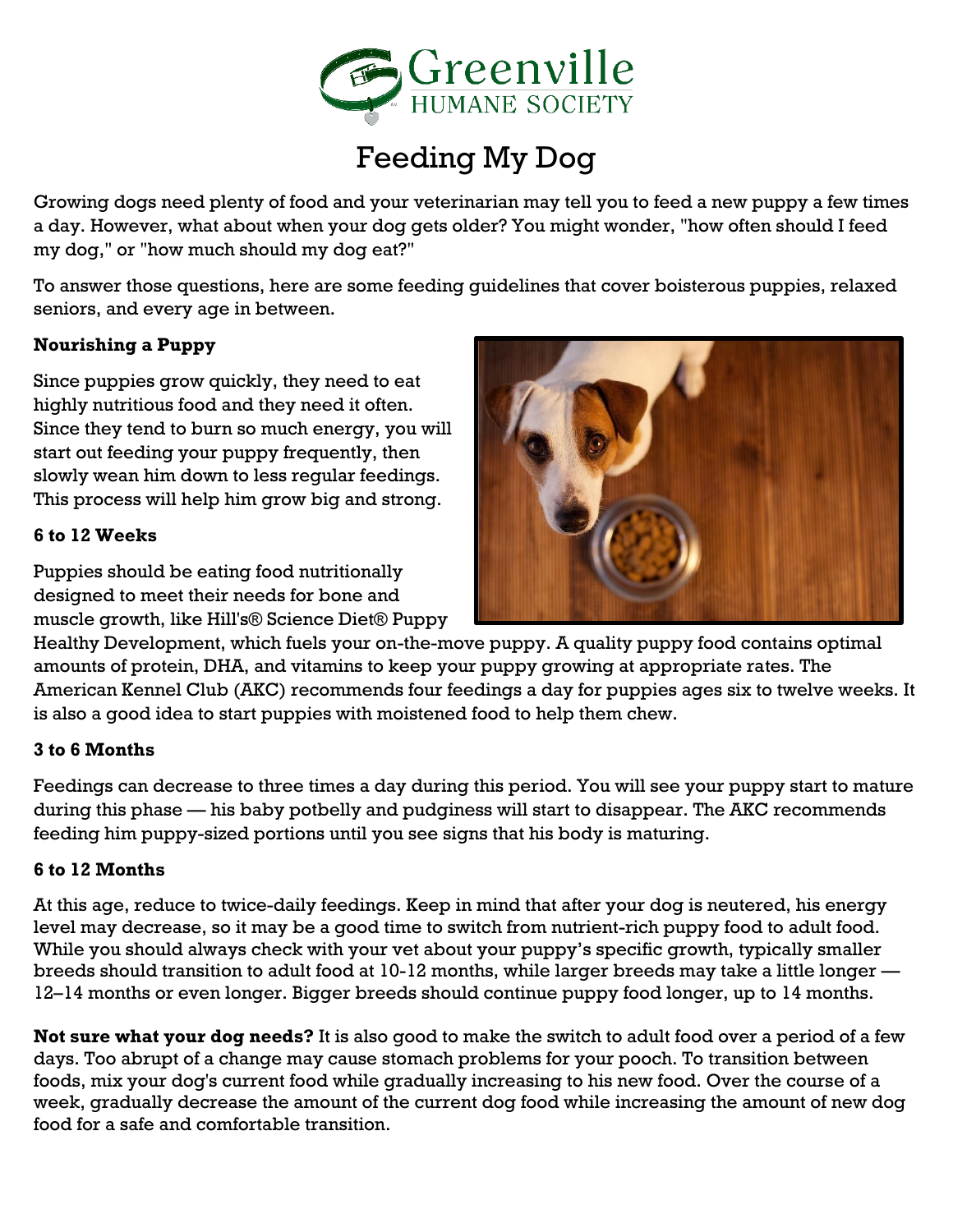As with anything that plays a pivotal role in your dog's overall health and development, talk to your veterinarian about proper feeding regiments. While dog food bags and cans will often provide feeding instructions on the packaging, feeding habits can vary from dog to dog based on breed, weight, health conditions and more. Your vet will be able to provide you the best recommendation to the sized proportions you should be feeding your pup to help set him up healthy growth.

### **Feeding an Adult Dog**

Once your dog is fully grown, you need to make sure you are feeding him dog food that keeps him healthy and fit, so that he avoids developing health issues. His food type and portion size should be tailored to his breed, size, and lifestyle. Again, this is a good conversation to have with your veterinarian to ensure he receives adequate nutrition.

### **Years 1 to 7**

Most owners feed adult dogs two half-portions a day. How much is that? It depends on your dog. Measure food, rather than eyeballing it, to make sure your dog is getting the right amount each day. Keep an eye on your dog for signs of weight gain, and cut down on food if necessary, under the supervision of your vet. Some of the signs your dog is overweight include not being able to feel his ribs, loss of a discernible waist, pads of fat over the hips and base of the tail and a waddling gait.

Dogs should eat at regular times, usually once in the morning and once in the evening — the key is consistency. Also, keep in mind that the type of food you choose is important. If you have a more sedentary dog, consider a food that matches his lifestyle to ensure he still gets the right nutrients without causing him to gain weight.

#### **Years 7+**

Your dog is getting older, a little slower perhaps. You must remember dogs age more quickly than people do, so major health changes occur much earlier in life. Choose a food, like Science Diet® Youthful Vitality, formulated with ingredients to support brain function, energy, a healthy immune and digestive system, and a luxurious coat. Food formulated for aging pets also takes into consideration that they have likely slowed down — this includes their metabolism. Dog foods like Youthful Vitality help give your older pup the right amount of calories, while including additional nutrients to help him get his youthful spirit back.

#### **Caring for a Senior**

Your dog has officially made it over the hill of middle age. With seniority your dog is changing, so make sure you are keeping an eye on his nutrition and health and consult your vet to see if you should switch to a senior dog food. Larger breed dogs may reach seniority sooner than smaller breeds, so it is important to ask your vet when your pooch has reached his golden years. For instance, your shih tzu might still be barreling around the house at eleven,

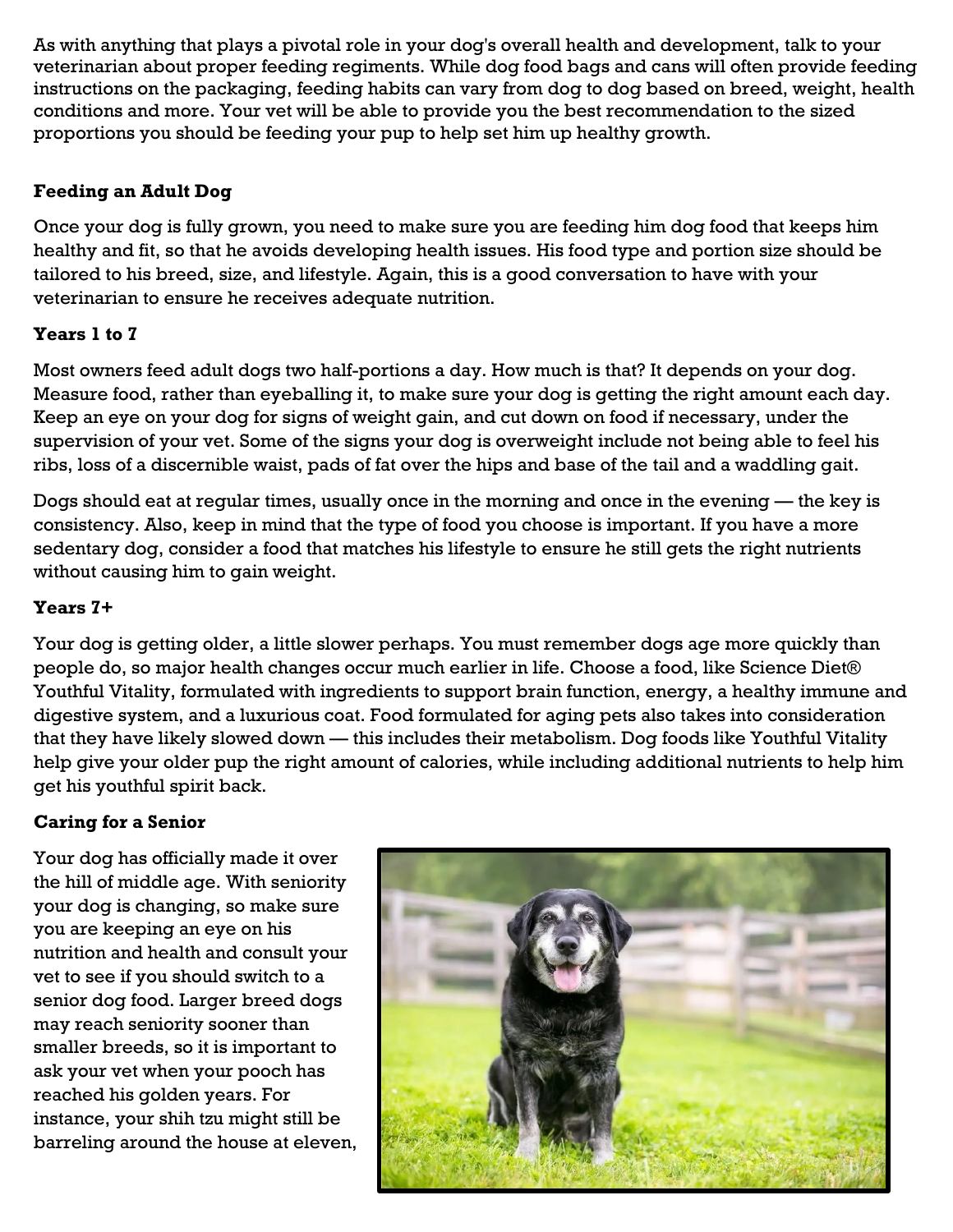but your golden retriever might be slowing down by age seven.

It might be around this time that you will want to cut back on food to avoid the weight gain that comes with less activity. You should also watch senior dogs for signs of weight loss, which can be a sign of health issues, like dental problems. Continue with twice a day feedings. Your dog may appreciate the routine. If you see changes to your dog's weight or eating habits, talk to your vet.

Feeding your dog, the right amount of high-quality dog food through each step of his life will go a long way to keeping your four-legged friend healthy. Just as eating amounts vary from person to person, eating amounts vary from dog to dog, which is why consulting your vet is the best place to start.

Keep in mind the above age ranges and information are just guidelines. Health issues might age your dog faster, or he could remain vital well into his senior years. Monitoring your dog's health, choosing high-quality dog food for every life stage, and keeping an open dialogue with your vet will help you answer how much to feed your dog and make the best choices to nourish your furry friend through puppyhood and into his golden years.

*"How Much & How Often to Feed Your Puppy/Dog-Hill's Pet." 2020 Hill's Pet Nutrition, Inc, 9 July 2018, [www.hillspet.com/dog-care/nutrition-feeding/how-much-dog-food-how](http://www.hillspet.com/dog-care/nutrition-feeding/how-much-dog-food-how-often?gclid=277a895675cd16558694d6c158894721&gclsrc=3p.ds&msclkid=277a895675cd16558694d6c158894721&utm_source=bing&utm_medium=cpc&utm_campaign=(NEW)%20HLN%20HIL%2060%20DIS_SD_Dog_EXT&utm_term=feeding%20dog&utm_content=Dogs_Feeding)[often?gclid=277a895675cd16558694d6c158894721&gclsrc=3p.ds&msclkid=277a895675cd16558694d6c15](http://www.hillspet.com/dog-care/nutrition-feeding/how-much-dog-food-how-often?gclid=277a895675cd16558694d6c158894721&gclsrc=3p.ds&msclkid=277a895675cd16558694d6c158894721&utm_source=bing&utm_medium=cpc&utm_campaign=(NEW)%20HLN%20HIL%2060%20DIS_SD_Dog_EXT&utm_term=feeding%20dog&utm_content=Dogs_Feeding) [8894721&utm\\_source=bing&utm\\_medium=cpc&utm\\_campaign=\(NEW\)%20HLN%20HIL%2060%20DIS\\_S](http://www.hillspet.com/dog-care/nutrition-feeding/how-much-dog-food-how-often?gclid=277a895675cd16558694d6c158894721&gclsrc=3p.ds&msclkid=277a895675cd16558694d6c158894721&utm_source=bing&utm_medium=cpc&utm_campaign=(NEW)%20HLN%20HIL%2060%20DIS_SD_Dog_EXT&utm_term=feeding%20dog&utm_content=Dogs_Feeding) [D\\_Dog\\_EXT&utm\\_term=feeding%20dog&utm\\_content=Dogs\\_Feeding](http://www.hillspet.com/dog-care/nutrition-feeding/how-much-dog-food-how-often?gclid=277a895675cd16558694d6c158894721&gclsrc=3p.ds&msclkid=277a895675cd16558694d6c158894721&utm_source=bing&utm_medium=cpc&utm_campaign=(NEW)%20HLN%20HIL%2060%20DIS_SD_Dog_EXT&utm_term=feeding%20dog&utm_content=Dogs_Feeding)*

### Hill's® Science Diet® Puppy Chicken Meal & Barley Recipe



| Weight<br>of Dog<br>-lbs<br>(kgs) | <b>Amount per Day - cups</b><br>(gram) - Growth less<br>than 4 months<br>(Pregnancy weeks 7 -<br>9) | <b>Amount per Day -</b><br>cups (gram) - Growth<br>4 to 9 months<br>(Pregnancy weeks 5 -<br>6) | <b>Amount per Day -</b><br>cups (gram) - Growth<br>10 to 12 months<br>(Pregnancy weeks 1 -<br>4) |
|-----------------------------------|-----------------------------------------------------------------------------------------------------|------------------------------------------------------------------------------------------------|--------------------------------------------------------------------------------------------------|
| 2(0,9)                            | 1/2(50)                                                                                             | 3/8(35)                                                                                        | 1/3(35)                                                                                          |
| 5(2,3)                            | 1(100)                                                                                              | 7/8(85)                                                                                        | 2/3(65)                                                                                          |
| 8(3,6)                            | 1 1/2 (150)                                                                                         | 1 1/4 (125)                                                                                    | 1(100)                                                                                           |
| 10(4.5)                           | 13/4(175)                                                                                           | 1 1/2 (150)                                                                                    | 1 1/8 (110)                                                                                      |
| 20(9.1)                           | 3(300)                                                                                              | 21/2(250)                                                                                      | 2(200)                                                                                           |
| 40(18)                            | 5(495)                                                                                              | 4(395)                                                                                         | 31/4(320)                                                                                        |
| 60(27)                            | 62/3 (660)                                                                                          | 5 1/2 (545)                                                                                    | 4 1/2 (445)                                                                                      |
| 80(36)                            | 8 1/4 (820)                                                                                         | 7(695)                                                                                         | 5 1/2 (545)                                                                                      |
| 100<br>(45)                       | 9 3/4 (965)                                                                                         | 8 1/4 (820)                                                                                    | 61/2(645)                                                                                        |
| 120<br>(54)                       | 11 1/4 (1115)                                                                                       | 9 1/3 (925)                                                                                    | 71/2(745)                                                                                        |

Animal feeding tests using AAFCO procedures substantiate that Hill's® Science Diet® Puppy Chicken Meal & Barley Recipe provides complete and balanced nutrition for growing puppies and gestating or lactating adult female dogs.

#### **HELPFUL TIPS**

- Adjust feeding amounts as necessary to maintain optimal weight. If you are unsure, ask your veterinarian.
- . New to this food? Mix increasing amounts of your pet's new food with decreasing amounts of the old food over a 7-day pe
- Keep fresh water available at all times!
- Your pets nutritional needs may change as they age. Ask your vet at every checkup.
- To prevent suffocation, keep the packaging out of the reach of pets and children.